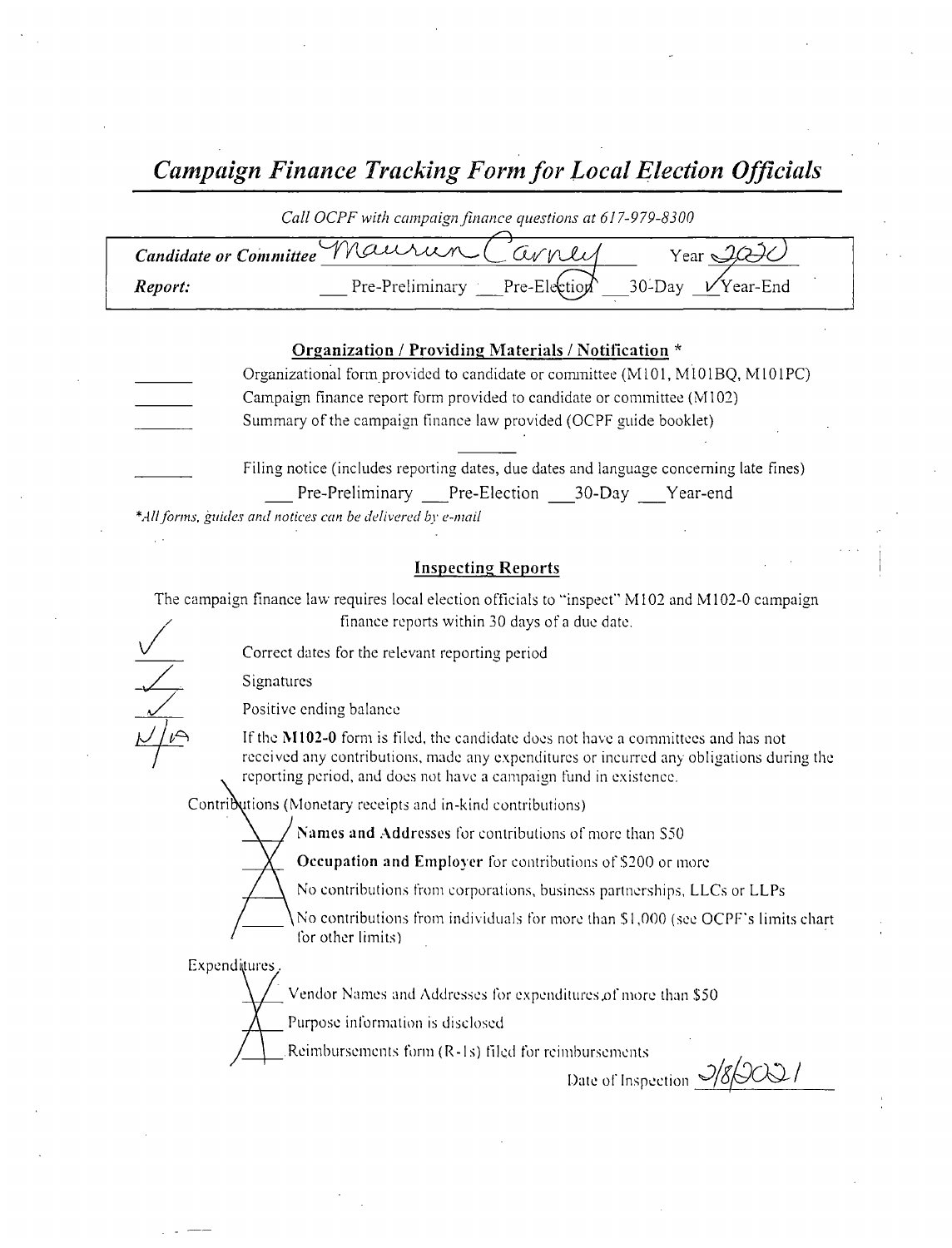#### **Concionweal** of Massachusetts

# Office of Campaign and Political Finance

6

| File with: Director<br>Office of Campaign and Political Finance<br>One Ashburton Place Rm. 411<br>Doston, MA 02108<br>(617) 979-8300<br>12/31/0000<br>2030 | ⋒<br>E<br>W<br>岀<br>≔<br>CPP ID# 1652<br>し。<br>۰.,<br>l ros<br>n.<br>ccn |
|------------------------------------------------------------------------------------------------------------------------------------------------------------|--------------------------------------------------------------------------|
| Reporting Period: Beginning: 1/1/2019 Ending: 12/31/2019                                                                                                   | -2021<br>ם ה<br>ь                                                        |
| Type of Report: 2019 Year-end Report                                                                                                                       | CITY OF EBKS OFFICE<br>NORTHAMPTON, MA01060                              |



| SUMMARY BALANCE INFORMATION               |                              |
|-------------------------------------------|------------------------------|
| Ending balance from previous report:      | \$1,945.00                   |
| Total receipts this period:               | \$0.00                       |
| Subtotal:                                 | \$1,945.00                   |
| Total expenditures this period:           | \$0.00                       |
| Ending Balance:                           | \$1,945.00                   |
| Total inkind contributions this period:   | \$0.00                       |
| Total out of pocket spending this period: | \$0.00                       |
| Total outstanding liabilities:            | \$1,950.00                   |
| Name of Bank Used:                        | <b>Florence Savings Bank</b> |

#### affidavit of Committee Treasurer,

I certify that I have examined this report, including attached schedules and it is, to the beat of my knowledge and belief, <sup>a</sup> true and complete statement of all campaign finance activity including all contributions, loans, receipts, expenditures, disbursements, inkind contributions and liabilities for this reporting period and represents the campaign finance activity of all persons acting under the authority or on behalf of this committee in accordance with the requirements of M.G.L. c. 55. Signed under the penalties of perjury:

 $2/2$ 

affidavit of Candidate ( check <sup>1</sup> box only) s

Capdidate with Committee and no notivity independent of the committee

 $\hat{M}$  certify that I have examined this report, and attached schedules and it is, to the best of my knowledge and belief, a true and complete statement of all campaign finance activity, of all persons acting under the authority or on behalf of this committee in accordance with the requirements of M.G.L. c. 55. I have not received any contributions, incurred any liabilities nor made any expenditures on my behalf during this reporting period.

Candidate without Committee OR candidate with independent activity filing separate report.

<sup>I</sup> certify that I have examined this report and attached schedules and it ia, to the best of my knowledge and belief, a true and complete statement of all campaign finance activity including contributions, loans, receipts, expenditures, disbursements, disburcemonts,

inkind contributions and liabilities for this reporting period and represents the campaign finance activity of all persons acting under the authority or on behalf of this committee in accordance with the requirements of M.G.L. c. 55. signed ender the penalties of perjury;

avreen I Carney

y  $2/6/2021$